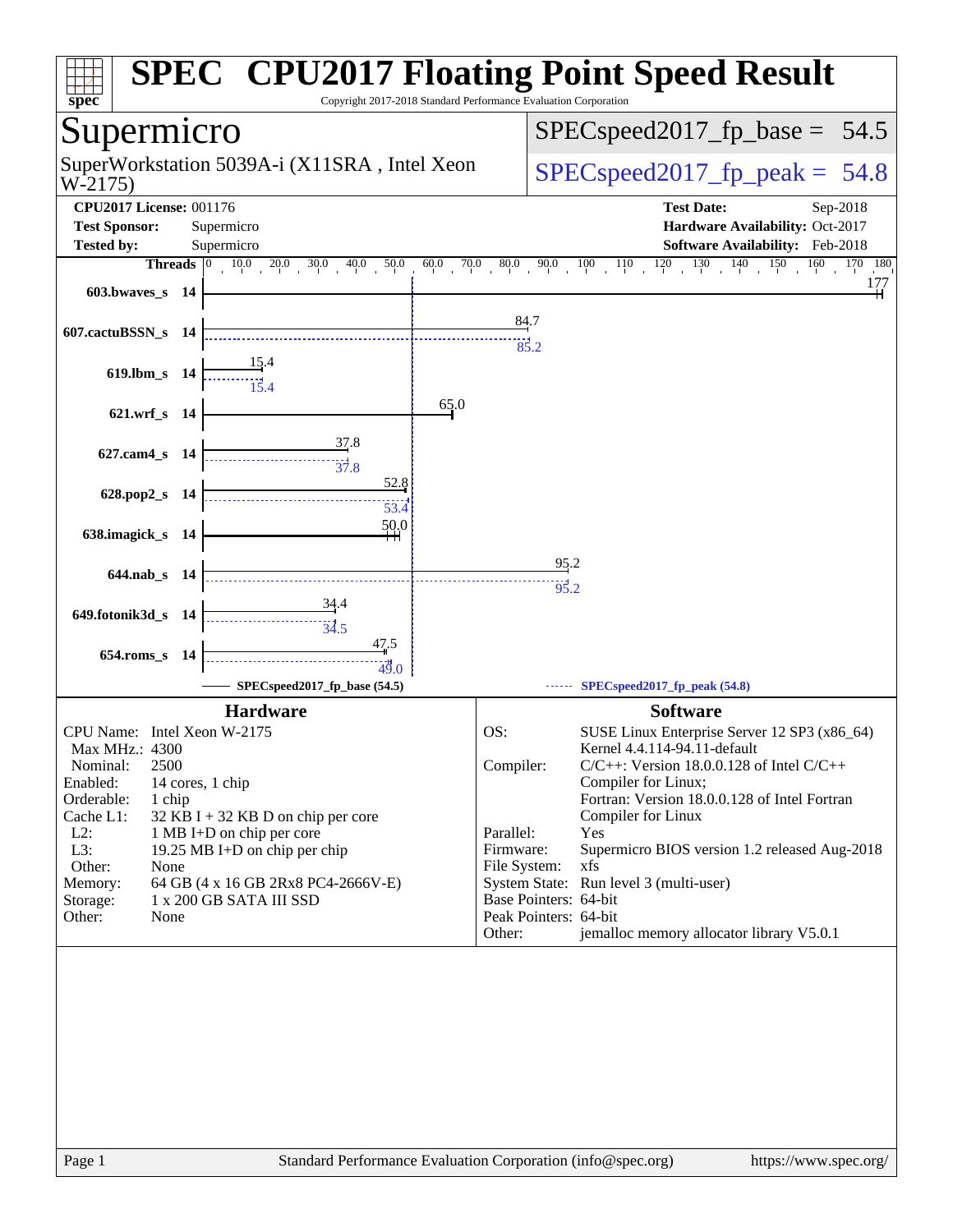

Copyright 2017-2018 Standard Performance Evaluation Corporation

## Supermicro

W-2175) SuperWorkstation 5039A-i (X11SRA, Intel Xeon  $\vert$  SPECspeed2017 fp\_peak = 54.8

 $SPECspeed2017_fp\_base = 54.5$ 

**[CPU2017 License:](http://www.spec.org/auto/cpu2017/Docs/result-fields.html#CPU2017License)** 001176 **[Test Date:](http://www.spec.org/auto/cpu2017/Docs/result-fields.html#TestDate)** Sep-2018 **[Test Sponsor:](http://www.spec.org/auto/cpu2017/Docs/result-fields.html#TestSponsor)** Supermicro **[Hardware Availability:](http://www.spec.org/auto/cpu2017/Docs/result-fields.html#HardwareAvailability)** Oct-2017 **[Tested by:](http://www.spec.org/auto/cpu2017/Docs/result-fields.html#Testedby)** Supermicro **[Software Availability:](http://www.spec.org/auto/cpu2017/Docs/result-fields.html#SoftwareAvailability)** Feb-2018

#### **[Results Table](http://www.spec.org/auto/cpu2017/Docs/result-fields.html#ResultsTable)**

|                            |                |                |              | <b>Base</b>    |       |                |       |                |                |              | <b>Peak</b>    |              |                |              |
|----------------------------|----------------|----------------|--------------|----------------|-------|----------------|-------|----------------|----------------|--------------|----------------|--------------|----------------|--------------|
| <b>Benchmark</b>           | <b>Threads</b> | <b>Seconds</b> | <b>Ratio</b> | <b>Seconds</b> | Ratio | <b>Seconds</b> | Ratio | <b>Threads</b> | <b>Seconds</b> | <b>Ratio</b> | <b>Seconds</b> | <b>Ratio</b> | <b>Seconds</b> | <b>Ratio</b> |
| 603.bwayes s               | 14             | 333            | 177          | 333            | 177   | 336            | 176   | 14             | 333            | 177          | <u>333</u>     | 177          | 336            | 176          |
| 607.cactuBSSN s            | 14             | 197            | 84.7         | 197            | 84.7  | 197            | 84.6  | 14             | 196            | 85.1         | 196            | 85.2         | 196            | 85.2         |
| $619.1$ bm s               | 14             | 338            | 15.5         | 341            | 15.3  | 341            | 15.4  | 14             | 340            | 15.4         | 340            | 15.4         | 339            | 15.5         |
| $621$ wrf s                | 14             | 203            | 65.0         | 203            | 65.3  | 204            | 64.8  | 14             | 203            | 65.0         | 203            | 65.3         | 204            | 64.8         |
| $627$ .cam4 s              | 14             | 235            | 37.8         | 234            | 37.9  | 234            | 37.8  | 14             | 235            | 37.8         | 235            | 37.7         | 234            | 37.8         |
| $628.pop2_s$               | 14             | 225            | 52.8         | 224            | 53.0  | 226            | 52.6  | 14             | 222            | 53.4         | 222            | 53.5         | 223            | 53.3         |
| 638.imagick_s              | 14             | 281            | 51.3         | 288            | 50.0  | 300            | 48.1  | 14             | 281            | 51.3         | 288            | 50.0         | 300            | 48.1         |
| $644$ .nab s               | 14             | 184            | 95.2         | 183            | 95.2  | 184            | 95.2  | 14             | 184            | 95.2         | 184            | 95.2         | 184            | 95.2         |
| 649.fotonik3d s            | 14             | 264            | 34.6         | 265            | 34.4  | 265            | 34.4  | 14             | 265            | 34.5         | 264            | 34.5         | 265            | 34.4         |
| $654$ .roms s              | 14             | 329            | 47.9         | 334            | 47.2  | 332            | 47.5  | 14             | 322            | 49.0         | 321            | 49.1         | 326            | 48.3         |
| $SPECspeed2017_fp\_base =$ |                |                | 54.5         |                |       |                |       |                |                |              |                |              |                |              |

**[SPECspeed2017\\_fp\\_peak =](http://www.spec.org/auto/cpu2017/Docs/result-fields.html#SPECspeed2017fppeak) 54.8**

Results appear in the [order in which they were run.](http://www.spec.org/auto/cpu2017/Docs/result-fields.html#RunOrder) Bold underlined text [indicates a median measurement](http://www.spec.org/auto/cpu2017/Docs/result-fields.html#Median).

#### **[Operating System Notes](http://www.spec.org/auto/cpu2017/Docs/result-fields.html#OperatingSystemNotes)**

Stack size set to unlimited using "ulimit -s unlimited"

### **[General Notes](http://www.spec.org/auto/cpu2017/Docs/result-fields.html#GeneralNotes)**

Environment variables set by runcpu before the start of the run: KMP\_AFFINITY = "granularity=fine,compact" LD\_LIBRARY\_PATH = "/home/cpu2017/lib/ia32:/home/cpu2017/lib/intel64:/home/cpu2017/je5.0.1-32:/home/cpu2017/je5.0.1-64" OMP\_STACKSIZE = "192M"

 Binaries compiled on a system with 1x Intel Core i7-4790 CPU + 32GB RAM memory using Redhat Enterprise Linux 7.4 Transparent Huge Pages enabled by default Prior to runcpu invocation Filesystem page cache synced and cleared with: sync; echo 3> /proc/sys/vm/drop\_caches

 jemalloc: configured and built at default for 32bit (i686) and 64bit (x86\_64) targets; jemalloc: built with the RedHat Enterprise 7.4, and the system compiler gcc 4.8.5; jemalloc: sources available from jemalloc.net or <https://github.com/jemalloc/jemalloc/releases>

 Yes: The test sponsor attests, as of date of publication, that CVE-2017-5754 (Meltdown) is mitigated in the system as tested and documented. Yes: The test sponsor attests, as of date of publication, that CVE-2017-5753 (Spectre variant 1) is mitigated in the system as tested and documented. Yes: The test sponsor attests, as of date of publication, that CVE-2017-5715 (Spectre variant 2) is mitigated in the system as tested and documented.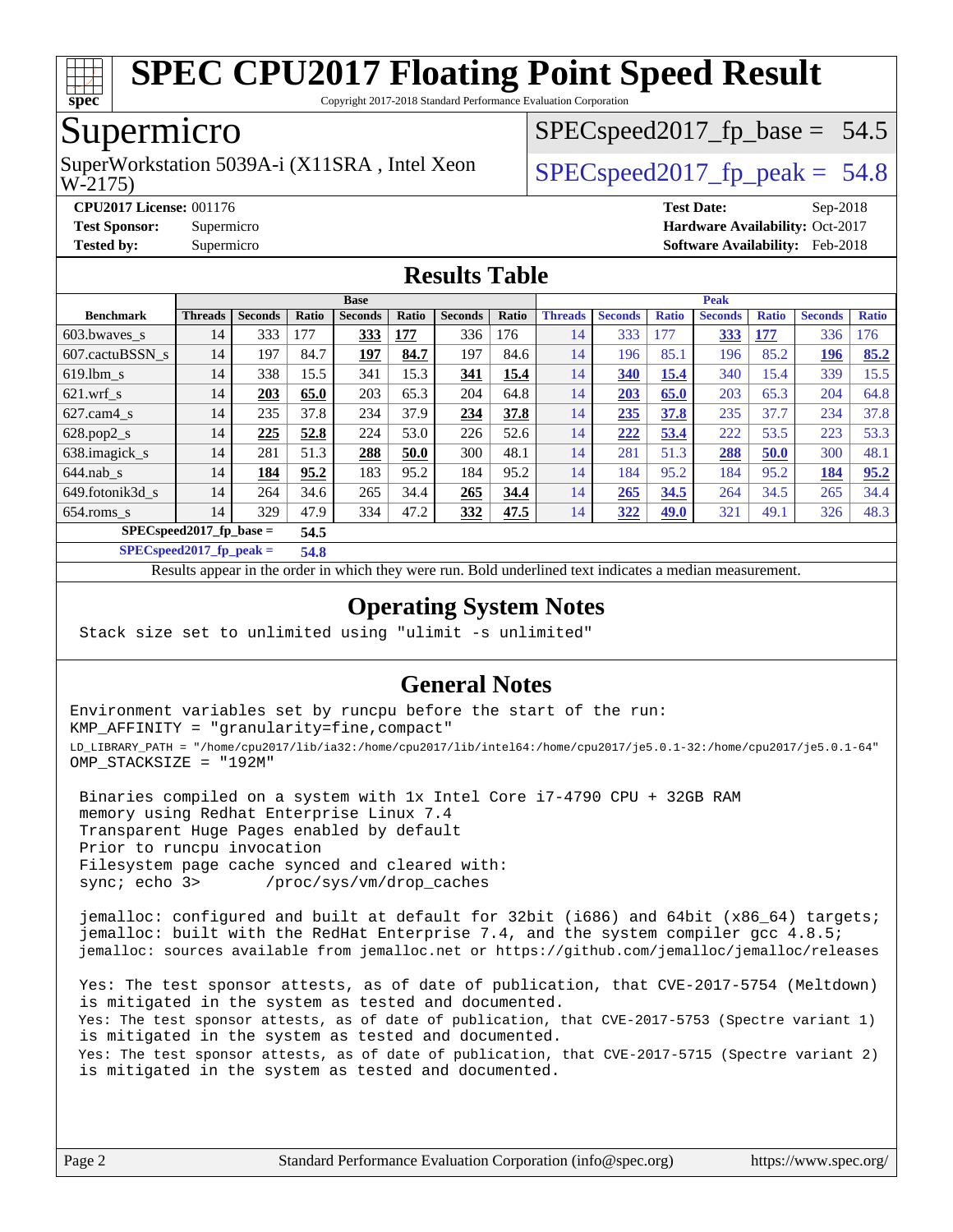

Copyright 2017-2018 Standard Performance Evaluation Corporation

## Supermicro

W-2175) SuperWorkstation 5039A-i (X11SRA, Intel Xeon  $\big|$  [SPECspeed2017\\_fp\\_peak =](http://www.spec.org/auto/cpu2017/Docs/result-fields.html#SPECspeed2017fppeak) 54.8

 $SPECspeed2017_fp\_base = 54.5$ 

**[CPU2017 License:](http://www.spec.org/auto/cpu2017/Docs/result-fields.html#CPU2017License)** 001176 **[Test Date:](http://www.spec.org/auto/cpu2017/Docs/result-fields.html#TestDate)** Sep-2018 **[Test Sponsor:](http://www.spec.org/auto/cpu2017/Docs/result-fields.html#TestSponsor)** Supermicro **[Hardware Availability:](http://www.spec.org/auto/cpu2017/Docs/result-fields.html#HardwareAvailability)** Oct-2017 **[Tested by:](http://www.spec.org/auto/cpu2017/Docs/result-fields.html#Testedby)** Supermicro **[Software Availability:](http://www.spec.org/auto/cpu2017/Docs/result-fields.html#SoftwareAvailability)** Feb-2018

#### **[Platform Notes](http://www.spec.org/auto/cpu2017/Docs/result-fields.html#PlatformNotes)**

Page 3 Standard Performance Evaluation Corporation [\(info@spec.org\)](mailto:info@spec.org) <https://www.spec.org/> BIOS Settings: Hyper-Threading [ALL] = Disable Sysinfo program /home/cpu2017/bin/sysinfo Rev: r5797 of 2017-06-14 96c45e4568ad54c135fd618bcc091c0f running on linux-k7zv Mon Sep 10 14:33:20 2018 SUT (System Under Test) info as seen by some common utilities. For more information on this section, see <https://www.spec.org/cpu2017/Docs/config.html#sysinfo> From /proc/cpuinfo model name : Intel(R) Xeon(R) W-2175 CPU @ 2.50GHz 1 "physical id"s (chips) 14 "processors" cores, siblings (Caution: counting these is hw and system dependent. The following excerpts from /proc/cpuinfo might not be reliable. Use with caution.) cpu cores : 14 siblings : 14 physical 0: cores 0 1 2 3 4 5 6 8 9 10 11 12 13 14 From lscpu: Architecture: x86\_64 CPU op-mode(s): 32-bit, 64-bit Byte Order: Little Endian  $CPU(s):$  14 On-line CPU(s) list: 0-13 Thread(s) per core: 1 Core(s) per socket: 14 Socket(s): 1 NUMA node(s): 1 Vendor ID: GenuineIntel CPU family: 6 Model: 85 Model name: Intel(R) Xeon(R) W-2175 CPU @ 2.50GHz Stepping: 4 CPU MHz: 1100.000 CPU max MHz: 2501.0000 CPU min MHz: 1000.0000 BogoMIPS: 4991.90 Virtualization: VT-x L1d cache: 32K L1i cache: 32K L2 cache: 1024K L3 cache: 19712K NUMA node0 CPU(s): 0-13 Flags: fpu vme de pse tsc msr pae mce cx8 apic sep mtrr pge mca cmov pat pse36 clflush dts acpi mmx fxsr sse sse2 ss ht tm pbe syscall nx pdpe1gb rdtscp **(Continued on next page)**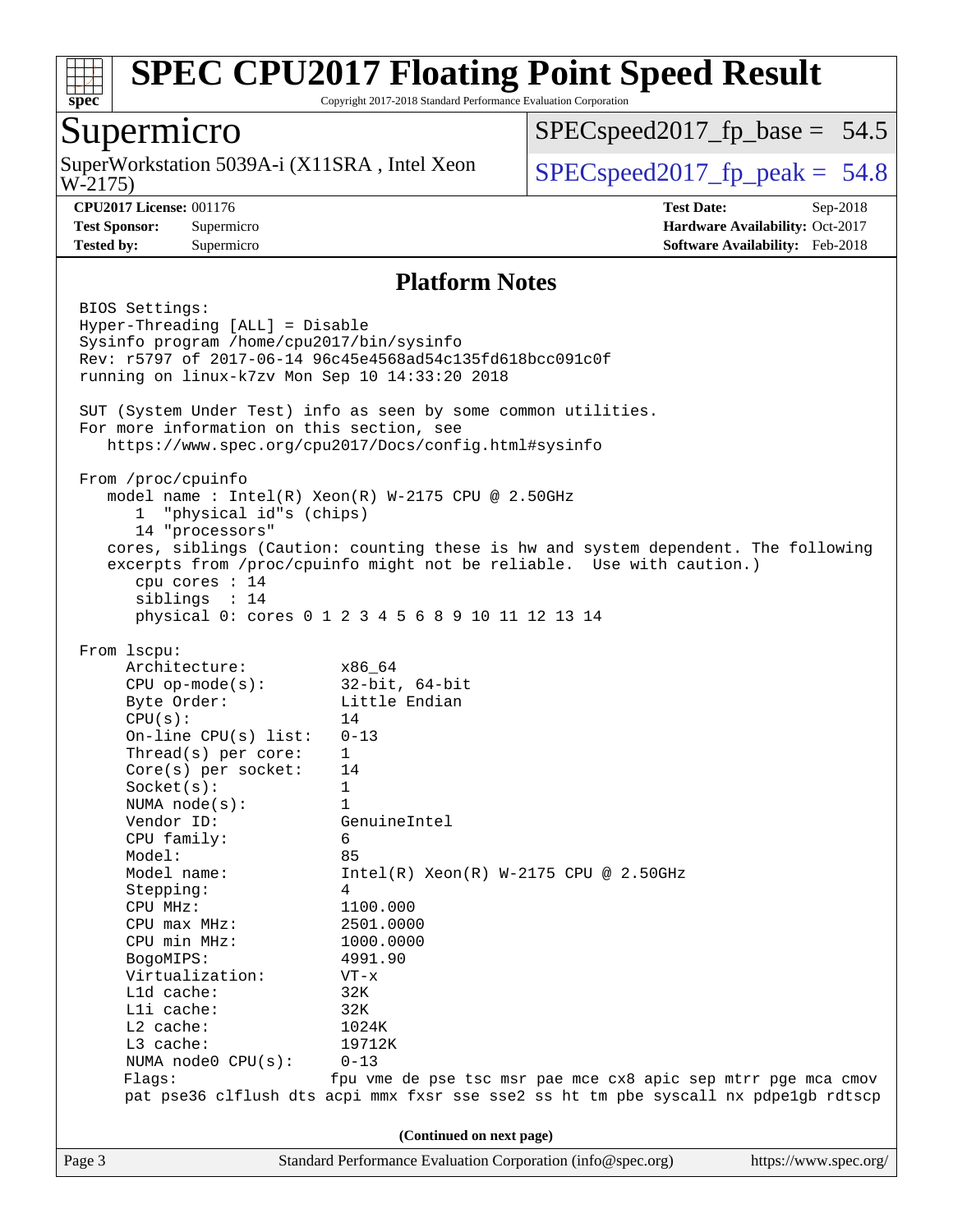

Copyright 2017-2018 Standard Performance Evaluation Corporation

### Supermicro

W-2175) SuperWorkstation 5039A-i (X11SRA, Intel Xeon  $\vert$  SPECspeed2017 fp\_peak = 54.8

 $SPECspeed2017_fp\_base = 54.5$ 

#### **[CPU2017 License:](http://www.spec.org/auto/cpu2017/Docs/result-fields.html#CPU2017License)** 001176 **[Test Date:](http://www.spec.org/auto/cpu2017/Docs/result-fields.html#TestDate)** Sep-2018

**[Test Sponsor:](http://www.spec.org/auto/cpu2017/Docs/result-fields.html#TestSponsor)** Supermicro **[Hardware Availability:](http://www.spec.org/auto/cpu2017/Docs/result-fields.html#HardwareAvailability)** Oct-2017 **[Tested by:](http://www.spec.org/auto/cpu2017/Docs/result-fields.html#Testedby)** Supermicro **[Software Availability:](http://www.spec.org/auto/cpu2017/Docs/result-fields.html#SoftwareAvailability)** Feb-2018

#### **[Platform Notes \(Continued\)](http://www.spec.org/auto/cpu2017/Docs/result-fields.html#PlatformNotes)**

 lm constant\_tsc art arch\_perfmon pebs bts rep\_good nopl xtopology nonstop\_tsc aperfmperf eagerfpu pni pclmulqdq dtes64 monitor ds\_cpl vmx smx est tm2 ssse3 sdbg fma cx16 xtpr pdcm pcid dca sse4\_1 sse4\_2 x2apic movbe popcnt tsc\_deadline\_timer aes xsave avx f16c rdrand lahf\_lm abm 3dnowprefetch ida arat epb invpcid\_single pln pts dtherm intel\_pt rsb\_ctxsw spec\_ctrl retpoline kaiser tpr\_shadow vnmi flexpriority ept vpid fsgsbase tsc\_adjust bmi1 hle avx2 smep bmi2 erms invpcid rtm cqm mpx avx512f avx512dq rdseed adx smap clflushopt clwb avx512cd avx512bw avx512vl xsaveopt xsavec xgetbv1 cqm\_llc cqm\_occup\_llc /proc/cpuinfo cache data cache size : 19712 KB From numactl --hardware WARNING: a numactl 'node' might or might not correspond to a physical chip. available: 1 nodes (0) node 0 cpus: 0 1 2 3 4 5 6 7 8 9 10 11 12 13 node 0 size: 64119 MB node 0 free: 56571 MB node distances: node 0 0: 10 From /proc/meminfo MemTotal: 65658476 kB HugePages\_Total: 0 Hugepagesize: 2048 kB From /etc/\*release\* /etc/\*version\* SuSE-release: SUSE Linux Enterprise Server 12 (x86\_64) VERSION = 12 PATCHLEVEL = 3 # This file is deprecated and will be removed in a future service pack or release. # Please check /etc/os-release for details about this release. os-release: NAME="SLES" VERSION="12-SP3" VERSION\_ID="12.3" PRETTY\_NAME="SUSE Linux Enterprise Server 12 SP3" ID="sles" ANSI\_COLOR="0;32" CPE\_NAME="cpe:/o:suse:sles:12:sp3" uname -a: Linux linux-k7zv 4.4.114-94.11-default #1 SMP Thu Feb 1 19:28:26 UTC 2018 (4309ff9) x86\_64 x86\_64 x86\_64 GNU/Linux

**(Continued on next page)**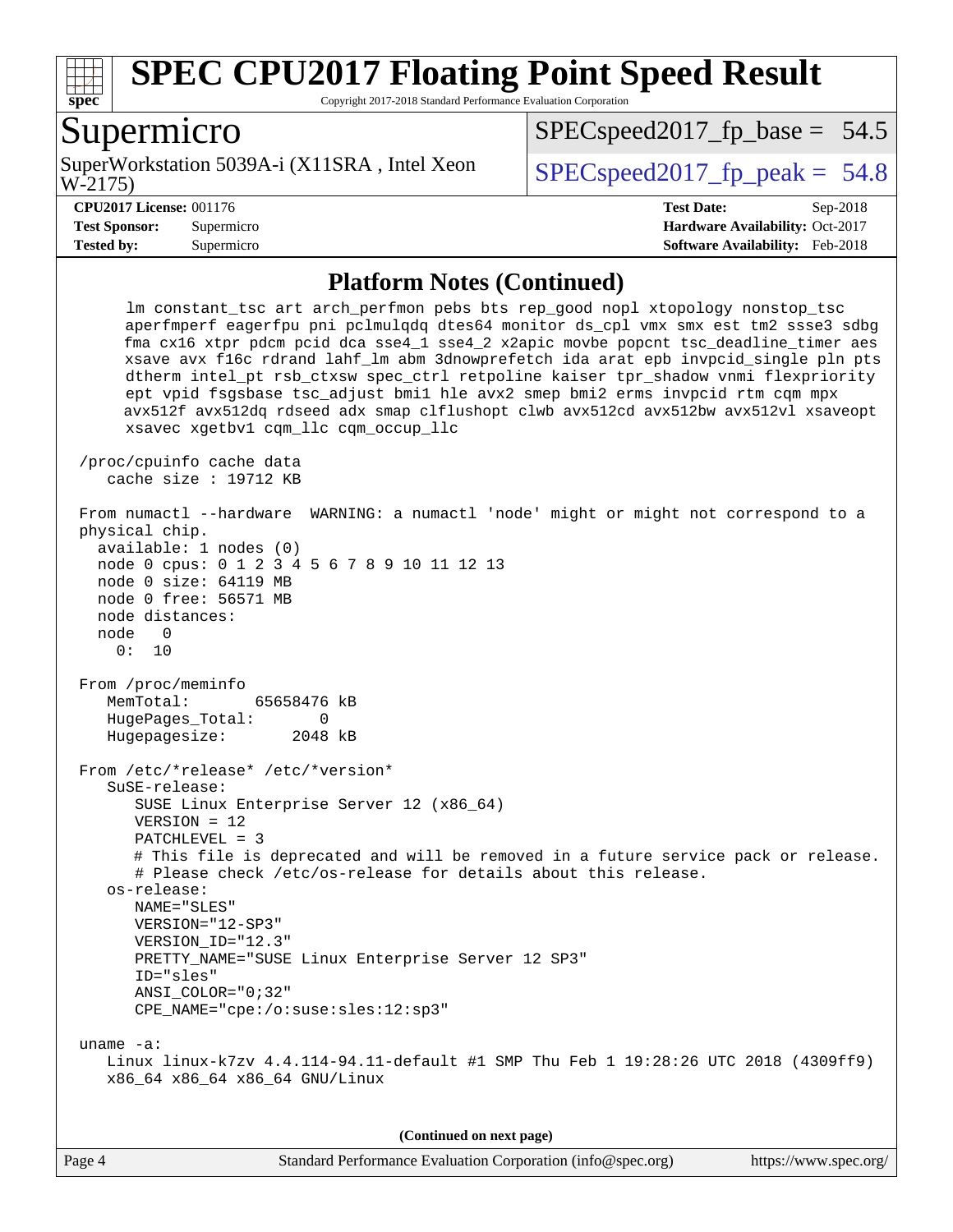

Copyright 2017-2018 Standard Performance Evaluation Corporation

### Supermicro

W-2175) SuperWorkstation 5039A-i (X11SRA, Intel Xeon  $\big|$  [SPECspeed2017\\_fp\\_peak =](http://www.spec.org/auto/cpu2017/Docs/result-fields.html#SPECspeed2017fppeak) 54.8

[SPECspeed2017\\_fp\\_base =](http://www.spec.org/auto/cpu2017/Docs/result-fields.html#SPECspeed2017fpbase) 54.5

**[Tested by:](http://www.spec.org/auto/cpu2017/Docs/result-fields.html#Testedby)** Supermicro **[Software Availability:](http://www.spec.org/auto/cpu2017/Docs/result-fields.html#SoftwareAvailability)** Feb-2018

**[CPU2017 License:](http://www.spec.org/auto/cpu2017/Docs/result-fields.html#CPU2017License)** 001176 **[Test Date:](http://www.spec.org/auto/cpu2017/Docs/result-fields.html#TestDate)** Sep-2018 **[Test Sponsor:](http://www.spec.org/auto/cpu2017/Docs/result-fields.html#TestSponsor)** Supermicro **[Hardware Availability:](http://www.spec.org/auto/cpu2017/Docs/result-fields.html#HardwareAvailability)** Oct-2017

#### **[Platform Notes \(Continued\)](http://www.spec.org/auto/cpu2017/Docs/result-fields.html#PlatformNotes)**

run-level 3 Sep 10 09:52

| SPEC is set to: /home/cpu2017 |     |      |  |                                      |  |
|-------------------------------|-----|------|--|--------------------------------------|--|
| Filesvstem                    |     |      |  | Type Size Used Avail Use% Mounted on |  |
| /dev/sda4                     | xfs | 145G |  | 19G 126G 13% /home                   |  |

 Additional information from dmidecode follows. WARNING: Use caution when you interpret this section. The 'dmidecode' program reads system data which is "intended to allow hardware to be accurately determined", but the intent may not be met, as there are frequent changes to hardware, firmware, and the "DMTF SMBIOS" standard. BIOS American Megatrends Inc. 1.2 08/23/2018 Memory:

 4x Micron 18ADF2G72AZ-2G6H1R 16 GB 2 rank 2666 4x NO DIMM NO DIMM

(End of data from sysinfo program)

#### **[Compiler Version Notes](http://www.spec.org/auto/cpu2017/Docs/result-fields.html#CompilerVersionNotes)**

| CC.    | 619.1bm s(base) 638.imagick s(base, peak) 644.nab s(base, peak)                                                            |                                                             |                       |
|--------|----------------------------------------------------------------------------------------------------------------------------|-------------------------------------------------------------|-----------------------|
|        | icc (ICC) 18.0.0 20170811<br>Copyright (C) 1985-2017 Intel Corporation. All rights reserved.                               |                                                             |                       |
|        | $CC$ 619.1bm $s$ (peak)                                                                                                    |                                                             |                       |
|        | icc (ICC) 18.0.0 20170811<br>Copyright (C) 1985-2017 Intel Corporation. All rights reserved.                               |                                                             |                       |
|        | FC 607.cactuBSSN s(base)                                                                                                   |                                                             |                       |
|        | icpc (ICC) 18.0.0 20170811<br>Copyright (C) 1985-2017 Intel Corporation. All rights reserved.<br>icc (ICC) 18.0.0 20170811 |                                                             |                       |
|        | Copyright (C) 1985-2017 Intel Corporation. All rights reserved.<br>ifort (IFORT) 18.0.0 20170811                           |                                                             |                       |
|        | Copyright (C) 1985-2017 Intel Corporation. All rights reserved.                                                            |                                                             |                       |
| FC     | 607.cactuBSSN s(peak)                                                                                                      |                                                             |                       |
|        |                                                                                                                            | (Continued on next page)                                    |                       |
| Page 5 |                                                                                                                            | Standard Performance Evaluation Corporation (info@spec.org) | https://www.spec.org/ |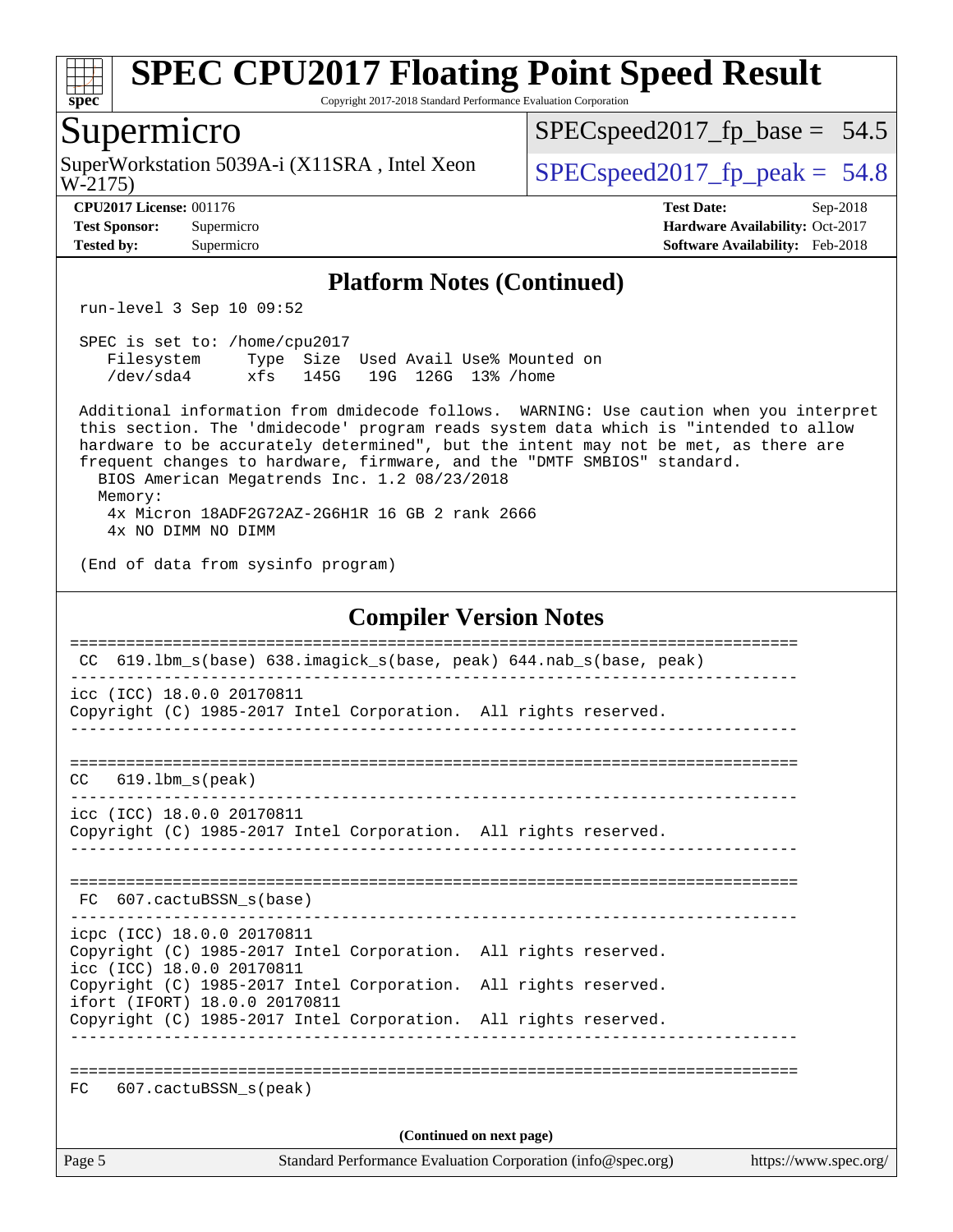

Copyright 2017-2018 Standard Performance Evaluation Corporation

## Supermicro

W-2175) SuperWorkstation 5039A-i (X11SRA, Intel Xeon  $SPEC speed2017$  [p\_peak = 54.8]

[SPECspeed2017\\_fp\\_base =](http://www.spec.org/auto/cpu2017/Docs/result-fields.html#SPECspeed2017fpbase) 54.5

**[CPU2017 License:](http://www.spec.org/auto/cpu2017/Docs/result-fields.html#CPU2017License)** 001176 **[Test Date:](http://www.spec.org/auto/cpu2017/Docs/result-fields.html#TestDate)** Sep-2018 **[Test Sponsor:](http://www.spec.org/auto/cpu2017/Docs/result-fields.html#TestSponsor)** Supermicro **[Hardware Availability:](http://www.spec.org/auto/cpu2017/Docs/result-fields.html#HardwareAvailability)** Oct-2017 **[Tested by:](http://www.spec.org/auto/cpu2017/Docs/result-fields.html#Testedby)** Supermicro **[Software Availability:](http://www.spec.org/auto/cpu2017/Docs/result-fields.html#SoftwareAvailability)** Feb-2018

#### **[Compiler Version Notes \(Continued\)](http://www.spec.org/auto/cpu2017/Docs/result-fields.html#CompilerVersionNotes)**

| icpc (ICC) 18.0.0 20170811<br>Copyright (C) 1985-2017 Intel Corporation. All rights reserved.                                 |                                 |  |
|-------------------------------------------------------------------------------------------------------------------------------|---------------------------------|--|
| icc (ICC) 18.0.0 20170811<br>Copyright (C) 1985-2017 Intel Corporation. All rights reserved.<br>ifort (IFORT) 18.0.0 20170811 |                                 |  |
| Copyright (C) 1985-2017 Intel Corporation. All rights reserved.                                                               |                                 |  |
|                                                                                                                               |                                 |  |
| $603.bwaves_s(base) 649.fotonik3d_s(base) 654.rows_s(base)$<br>FC.                                                            |                                 |  |
| ifort (IFORT) 18.0.0 20170811<br>Copyright (C) 1985-2017 Intel Corporation. All rights reserved.                              |                                 |  |
| 603.bwaves_s(peak) 649.fotonik3d_s(peak) 654.roms_s(peak)<br>FC                                                               |                                 |  |
| ifort (IFORT) 18.0.0 20170811                                                                                                 |                                 |  |
| Copyright (C) 1985-2017 Intel Corporation. All rights reserved.                                                               |                                 |  |
|                                                                                                                               |                                 |  |
| CC $621.wrf_s(base) 627.cam4_s(base, peak) 628.pop2_s(base)$                                                                  |                                 |  |
| ifort (IFORT) 18.0.0 20170811<br>Copyright (C) 1985-2017 Intel Corporation. All rights reserved.<br>icc (ICC) 18.0.0 20170811 |                                 |  |
| Copyright (C) 1985-2017 Intel Corporation. All rights reserved.                                                               |                                 |  |
| $CC$ 621.wrf_s(peak) 628.pop2_s(peak)                                                                                         |                                 |  |
| ifort (IFORT) 18.0.0 20170811<br>Copyright (C) 1985-2017 Intel Corporation. All rights reserved.<br>icc (ICC) 18.0.0 20170811 |                                 |  |
| Copyright (C) 1985-2017 Intel Corporation. All rights reserved.                                                               |                                 |  |
|                                                                                                                               |                                 |  |
|                                                                                                                               | <b>Base Compiler Invocation</b> |  |
|                                                                                                                               |                                 |  |

[C benchmarks](http://www.spec.org/auto/cpu2017/Docs/result-fields.html#Cbenchmarks):

[icc](http://www.spec.org/cpu2017/results/res2018q4/cpu2017-20181002-09063.flags.html#user_CCbase_intel_icc_18.0_66fc1ee009f7361af1fbd72ca7dcefbb700085f36577c54f309893dd4ec40d12360134090235512931783d35fd58c0460139e722d5067c5574d8eaf2b3e37e92)

**(Continued on next page)**

Page 6 Standard Performance Evaluation Corporation [\(info@spec.org\)](mailto:info@spec.org) <https://www.spec.org/>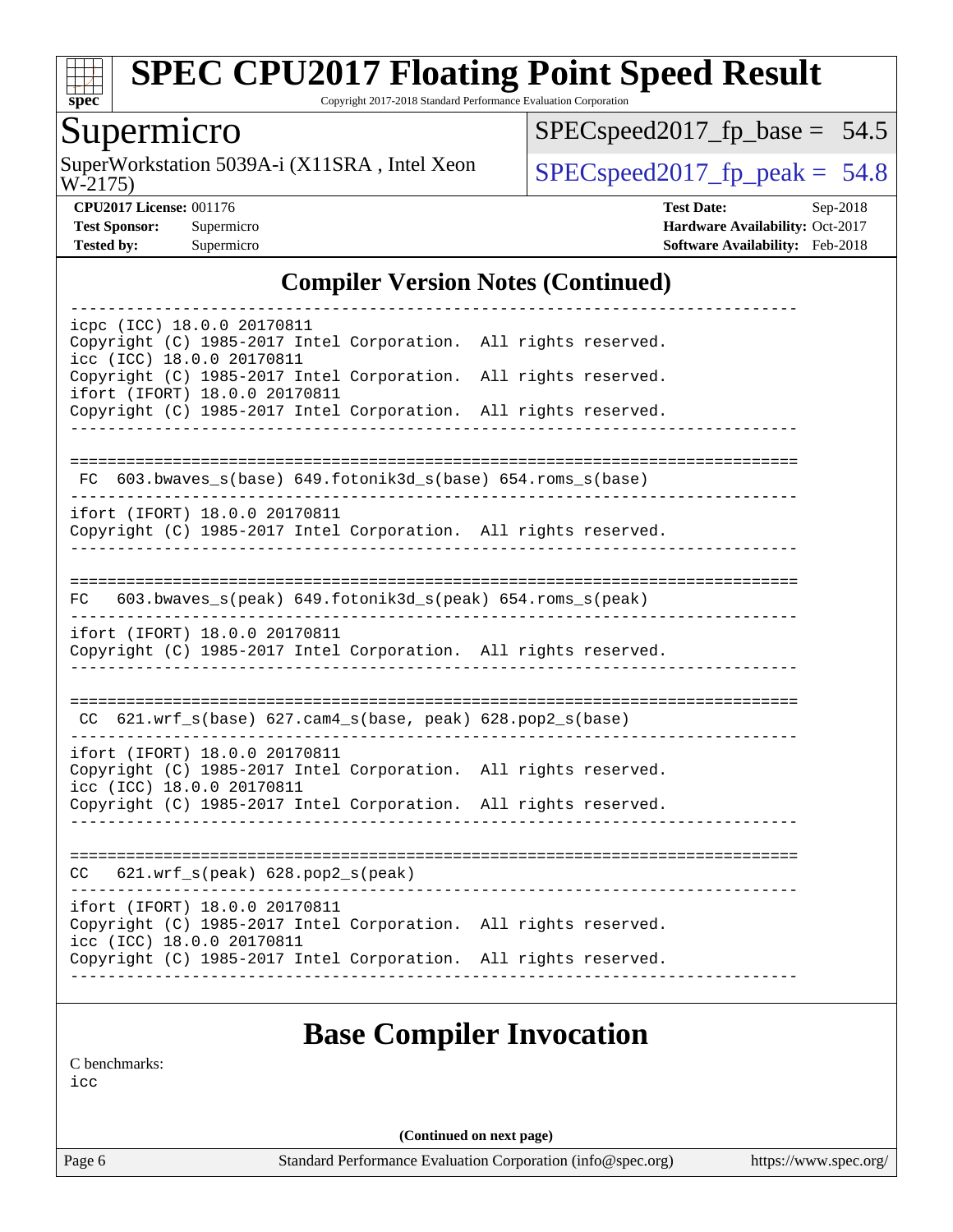

Copyright 2017-2018 Standard Performance Evaluation Corporation

### Supermicro

W-2175) SuperWorkstation 5039A-i (X11SRA, Intel Xeon  $\big|$  SPECspeed2017 fp\_peak = 54.8

 $SPECspeed2017_fp\_base = 54.5$ 

**[CPU2017 License:](http://www.spec.org/auto/cpu2017/Docs/result-fields.html#CPU2017License)** 001176 **[Test Date:](http://www.spec.org/auto/cpu2017/Docs/result-fields.html#TestDate)** Sep-2018 **[Test Sponsor:](http://www.spec.org/auto/cpu2017/Docs/result-fields.html#TestSponsor)** Supermicro **[Hardware Availability:](http://www.spec.org/auto/cpu2017/Docs/result-fields.html#HardwareAvailability)** Oct-2017 **[Tested by:](http://www.spec.org/auto/cpu2017/Docs/result-fields.html#Testedby)** Supermicro **[Software Availability:](http://www.spec.org/auto/cpu2017/Docs/result-fields.html#SoftwareAvailability)** Feb-2018

## **[Base Compiler Invocation \(Continued\)](http://www.spec.org/auto/cpu2017/Docs/result-fields.html#BaseCompilerInvocation)**

[Fortran benchmarks](http://www.spec.org/auto/cpu2017/Docs/result-fields.html#Fortranbenchmarks):

[ifort](http://www.spec.org/cpu2017/results/res2018q4/cpu2017-20181002-09063.flags.html#user_FCbase_intel_ifort_18.0_8111460550e3ca792625aed983ce982f94888b8b503583aa7ba2b8303487b4d8a21a13e7191a45c5fd58ff318f48f9492884d4413fa793fd88dd292cad7027ca)

[Benchmarks using both Fortran and C](http://www.spec.org/auto/cpu2017/Docs/result-fields.html#BenchmarksusingbothFortranandC): [ifort](http://www.spec.org/cpu2017/results/res2018q4/cpu2017-20181002-09063.flags.html#user_CC_FCbase_intel_ifort_18.0_8111460550e3ca792625aed983ce982f94888b8b503583aa7ba2b8303487b4d8a21a13e7191a45c5fd58ff318f48f9492884d4413fa793fd88dd292cad7027ca) [icc](http://www.spec.org/cpu2017/results/res2018q4/cpu2017-20181002-09063.flags.html#user_CC_FCbase_intel_icc_18.0_66fc1ee009f7361af1fbd72ca7dcefbb700085f36577c54f309893dd4ec40d12360134090235512931783d35fd58c0460139e722d5067c5574d8eaf2b3e37e92)

[Benchmarks using Fortran, C, and C++:](http://www.spec.org/auto/cpu2017/Docs/result-fields.html#BenchmarksusingFortranCandCXX) [icpc](http://www.spec.org/cpu2017/results/res2018q4/cpu2017-20181002-09063.flags.html#user_CC_CXX_FCbase_intel_icpc_18.0_c510b6838c7f56d33e37e94d029a35b4a7bccf4766a728ee175e80a419847e808290a9b78be685c44ab727ea267ec2f070ec5dc83b407c0218cded6866a35d07) [icc](http://www.spec.org/cpu2017/results/res2018q4/cpu2017-20181002-09063.flags.html#user_CC_CXX_FCbase_intel_icc_18.0_66fc1ee009f7361af1fbd72ca7dcefbb700085f36577c54f309893dd4ec40d12360134090235512931783d35fd58c0460139e722d5067c5574d8eaf2b3e37e92) [ifort](http://www.spec.org/cpu2017/results/res2018q4/cpu2017-20181002-09063.flags.html#user_CC_CXX_FCbase_intel_ifort_18.0_8111460550e3ca792625aed983ce982f94888b8b503583aa7ba2b8303487b4d8a21a13e7191a45c5fd58ff318f48f9492884d4413fa793fd88dd292cad7027ca)

### **[Base Portability Flags](http://www.spec.org/auto/cpu2017/Docs/result-fields.html#BasePortabilityFlags)**

 603.bwaves\_s: [-DSPEC\\_LP64](http://www.spec.org/cpu2017/results/res2018q4/cpu2017-20181002-09063.flags.html#suite_basePORTABILITY603_bwaves_s_DSPEC_LP64) 607.cactuBSSN\_s: [-DSPEC\\_LP64](http://www.spec.org/cpu2017/results/res2018q4/cpu2017-20181002-09063.flags.html#suite_basePORTABILITY607_cactuBSSN_s_DSPEC_LP64) 619.lbm\_s: [-DSPEC\\_LP64](http://www.spec.org/cpu2017/results/res2018q4/cpu2017-20181002-09063.flags.html#suite_basePORTABILITY619_lbm_s_DSPEC_LP64) 621.wrf\_s: [-DSPEC\\_LP64](http://www.spec.org/cpu2017/results/res2018q4/cpu2017-20181002-09063.flags.html#suite_basePORTABILITY621_wrf_s_DSPEC_LP64) [-DSPEC\\_CASE\\_FLAG](http://www.spec.org/cpu2017/results/res2018q4/cpu2017-20181002-09063.flags.html#b621.wrf_s_baseCPORTABILITY_DSPEC_CASE_FLAG) [-convert big\\_endian](http://www.spec.org/cpu2017/results/res2018q4/cpu2017-20181002-09063.flags.html#user_baseFPORTABILITY621_wrf_s_convert_big_endian_c3194028bc08c63ac5d04de18c48ce6d347e4e562e8892b8bdbdc0214820426deb8554edfa529a3fb25a586e65a3d812c835984020483e7e73212c4d31a38223) 627.cam4\_s: [-DSPEC\\_LP64](http://www.spec.org/cpu2017/results/res2018q4/cpu2017-20181002-09063.flags.html#suite_basePORTABILITY627_cam4_s_DSPEC_LP64) [-DSPEC\\_CASE\\_FLAG](http://www.spec.org/cpu2017/results/res2018q4/cpu2017-20181002-09063.flags.html#b627.cam4_s_baseCPORTABILITY_DSPEC_CASE_FLAG) 628.pop2\_s: [-DSPEC\\_LP64](http://www.spec.org/cpu2017/results/res2018q4/cpu2017-20181002-09063.flags.html#suite_basePORTABILITY628_pop2_s_DSPEC_LP64) [-DSPEC\\_CASE\\_FLAG](http://www.spec.org/cpu2017/results/res2018q4/cpu2017-20181002-09063.flags.html#b628.pop2_s_baseCPORTABILITY_DSPEC_CASE_FLAG) [-convert big\\_endian](http://www.spec.org/cpu2017/results/res2018q4/cpu2017-20181002-09063.flags.html#user_baseFPORTABILITY628_pop2_s_convert_big_endian_c3194028bc08c63ac5d04de18c48ce6d347e4e562e8892b8bdbdc0214820426deb8554edfa529a3fb25a586e65a3d812c835984020483e7e73212c4d31a38223) [-assume byterecl](http://www.spec.org/cpu2017/results/res2018q4/cpu2017-20181002-09063.flags.html#user_baseFPORTABILITY628_pop2_s_assume_byterecl_7e47d18b9513cf18525430bbf0f2177aa9bf368bc7a059c09b2c06a34b53bd3447c950d3f8d6c70e3faf3a05c8557d66a5798b567902e8849adc142926523472) 638.imagick\_s: [-DSPEC\\_LP64](http://www.spec.org/cpu2017/results/res2018q4/cpu2017-20181002-09063.flags.html#suite_basePORTABILITY638_imagick_s_DSPEC_LP64) 644.nab\_s: [-DSPEC\\_LP64](http://www.spec.org/cpu2017/results/res2018q4/cpu2017-20181002-09063.flags.html#suite_basePORTABILITY644_nab_s_DSPEC_LP64) 649.fotonik3d\_s: [-DSPEC\\_LP64](http://www.spec.org/cpu2017/results/res2018q4/cpu2017-20181002-09063.flags.html#suite_basePORTABILITY649_fotonik3d_s_DSPEC_LP64) 654.roms\_s: [-DSPEC\\_LP64](http://www.spec.org/cpu2017/results/res2018q4/cpu2017-20181002-09063.flags.html#suite_basePORTABILITY654_roms_s_DSPEC_LP64)

## **[Base Optimization Flags](http://www.spec.org/auto/cpu2017/Docs/result-fields.html#BaseOptimizationFlags)**

[C benchmarks](http://www.spec.org/auto/cpu2017/Docs/result-fields.html#Cbenchmarks):

[-xCORE-AVX512](http://www.spec.org/cpu2017/results/res2018q4/cpu2017-20181002-09063.flags.html#user_CCbase_f-xCORE-AVX512) [-ipo](http://www.spec.org/cpu2017/results/res2018q4/cpu2017-20181002-09063.flags.html#user_CCbase_f-ipo) [-O3](http://www.spec.org/cpu2017/results/res2018q4/cpu2017-20181002-09063.flags.html#user_CCbase_f-O3) [-no-prec-div](http://www.spec.org/cpu2017/results/res2018q4/cpu2017-20181002-09063.flags.html#user_CCbase_f-no-prec-div) [-qopt-prefetch](http://www.spec.org/cpu2017/results/res2018q4/cpu2017-20181002-09063.flags.html#user_CCbase_f-qopt-prefetch) [-ffinite-math-only](http://www.spec.org/cpu2017/results/res2018q4/cpu2017-20181002-09063.flags.html#user_CCbase_f_finite_math_only_cb91587bd2077682c4b38af759c288ed7c732db004271a9512da14a4f8007909a5f1427ecbf1a0fb78ff2a814402c6114ac565ca162485bbcae155b5e4258871) [-qopt-mem-layout-trans=3](http://www.spec.org/cpu2017/results/res2018q4/cpu2017-20181002-09063.flags.html#user_CCbase_f-qopt-mem-layout-trans_de80db37974c74b1f0e20d883f0b675c88c3b01e9d123adea9b28688d64333345fb62bc4a798493513fdb68f60282f9a726aa07f478b2f7113531aecce732043) [-qopenmp](http://www.spec.org/cpu2017/results/res2018q4/cpu2017-20181002-09063.flags.html#user_CCbase_qopenmp_16be0c44f24f464004c6784a7acb94aca937f053568ce72f94b139a11c7c168634a55f6653758ddd83bcf7b8463e8028bb0b48b77bcddc6b78d5d95bb1df2967) [-DSPEC\\_OPENMP](http://www.spec.org/cpu2017/results/res2018q4/cpu2017-20181002-09063.flags.html#suite_CCbase_DSPEC_OPENMP)

[Fortran benchmarks](http://www.spec.org/auto/cpu2017/Docs/result-fields.html#Fortranbenchmarks):

[-DSPEC\\_OPENMP](http://www.spec.org/cpu2017/results/res2018q4/cpu2017-20181002-09063.flags.html#suite_FCbase_DSPEC_OPENMP) [-xCORE-AVX512](http://www.spec.org/cpu2017/results/res2018q4/cpu2017-20181002-09063.flags.html#user_FCbase_f-xCORE-AVX512) [-ipo](http://www.spec.org/cpu2017/results/res2018q4/cpu2017-20181002-09063.flags.html#user_FCbase_f-ipo) [-O3](http://www.spec.org/cpu2017/results/res2018q4/cpu2017-20181002-09063.flags.html#user_FCbase_f-O3) [-no-prec-div](http://www.spec.org/cpu2017/results/res2018q4/cpu2017-20181002-09063.flags.html#user_FCbase_f-no-prec-div) [-qopt-prefetch](http://www.spec.org/cpu2017/results/res2018q4/cpu2017-20181002-09063.flags.html#user_FCbase_f-qopt-prefetch) [-ffinite-math-only](http://www.spec.org/cpu2017/results/res2018q4/cpu2017-20181002-09063.flags.html#user_FCbase_f_finite_math_only_cb91587bd2077682c4b38af759c288ed7c732db004271a9512da14a4f8007909a5f1427ecbf1a0fb78ff2a814402c6114ac565ca162485bbcae155b5e4258871) [-qopt-mem-layout-trans=3](http://www.spec.org/cpu2017/results/res2018q4/cpu2017-20181002-09063.flags.html#user_FCbase_f-qopt-mem-layout-trans_de80db37974c74b1f0e20d883f0b675c88c3b01e9d123adea9b28688d64333345fb62bc4a798493513fdb68f60282f9a726aa07f478b2f7113531aecce732043) [-qopenmp](http://www.spec.org/cpu2017/results/res2018q4/cpu2017-20181002-09063.flags.html#user_FCbase_qopenmp_16be0c44f24f464004c6784a7acb94aca937f053568ce72f94b139a11c7c168634a55f6653758ddd83bcf7b8463e8028bb0b48b77bcddc6b78d5d95bb1df2967) [-nostandard-realloc-lhs](http://www.spec.org/cpu2017/results/res2018q4/cpu2017-20181002-09063.flags.html#user_FCbase_f_2003_std_realloc_82b4557e90729c0f113870c07e44d33d6f5a304b4f63d4c15d2d0f1fab99f5daaed73bdb9275d9ae411527f28b936061aa8b9c8f2d63842963b95c9dd6426b8a) [-align array32byte](http://www.spec.org/cpu2017/results/res2018q4/cpu2017-20181002-09063.flags.html#user_FCbase_align_array32byte_b982fe038af199962ba9a80c053b8342c548c85b40b8e86eb3cc33dee0d7986a4af373ac2d51c3f7cf710a18d62fdce2948f201cd044323541f22fc0fffc51b6)

[Benchmarks using both Fortran and C](http://www.spec.org/auto/cpu2017/Docs/result-fields.html#BenchmarksusingbothFortranandC):

[-xCORE-AVX512](http://www.spec.org/cpu2017/results/res2018q4/cpu2017-20181002-09063.flags.html#user_CC_FCbase_f-xCORE-AVX512) [-ipo](http://www.spec.org/cpu2017/results/res2018q4/cpu2017-20181002-09063.flags.html#user_CC_FCbase_f-ipo) [-O3](http://www.spec.org/cpu2017/results/res2018q4/cpu2017-20181002-09063.flags.html#user_CC_FCbase_f-O3) [-no-prec-div](http://www.spec.org/cpu2017/results/res2018q4/cpu2017-20181002-09063.flags.html#user_CC_FCbase_f-no-prec-div) [-qopt-prefetch](http://www.spec.org/cpu2017/results/res2018q4/cpu2017-20181002-09063.flags.html#user_CC_FCbase_f-qopt-prefetch) [-ffinite-math-only](http://www.spec.org/cpu2017/results/res2018q4/cpu2017-20181002-09063.flags.html#user_CC_FCbase_f_finite_math_only_cb91587bd2077682c4b38af759c288ed7c732db004271a9512da14a4f8007909a5f1427ecbf1a0fb78ff2a814402c6114ac565ca162485bbcae155b5e4258871) [-qopt-mem-layout-trans=3](http://www.spec.org/cpu2017/results/res2018q4/cpu2017-20181002-09063.flags.html#user_CC_FCbase_f-qopt-mem-layout-trans_de80db37974c74b1f0e20d883f0b675c88c3b01e9d123adea9b28688d64333345fb62bc4a798493513fdb68f60282f9a726aa07f478b2f7113531aecce732043) [-qopenmp](http://www.spec.org/cpu2017/results/res2018q4/cpu2017-20181002-09063.flags.html#user_CC_FCbase_qopenmp_16be0c44f24f464004c6784a7acb94aca937f053568ce72f94b139a11c7c168634a55f6653758ddd83bcf7b8463e8028bb0b48b77bcddc6b78d5d95bb1df2967) [-DSPEC\\_OPENMP](http://www.spec.org/cpu2017/results/res2018q4/cpu2017-20181002-09063.flags.html#suite_CC_FCbase_DSPEC_OPENMP) [-nostandard-realloc-lhs](http://www.spec.org/cpu2017/results/res2018q4/cpu2017-20181002-09063.flags.html#user_CC_FCbase_f_2003_std_realloc_82b4557e90729c0f113870c07e44d33d6f5a304b4f63d4c15d2d0f1fab99f5daaed73bdb9275d9ae411527f28b936061aa8b9c8f2d63842963b95c9dd6426b8a) [-align array32byte](http://www.spec.org/cpu2017/results/res2018q4/cpu2017-20181002-09063.flags.html#user_CC_FCbase_align_array32byte_b982fe038af199962ba9a80c053b8342c548c85b40b8e86eb3cc33dee0d7986a4af373ac2d51c3f7cf710a18d62fdce2948f201cd044323541f22fc0fffc51b6)

[Benchmarks using Fortran, C, and C++:](http://www.spec.org/auto/cpu2017/Docs/result-fields.html#BenchmarksusingFortranCandCXX)

```
-xCORE-AVX512 -ipo -O3 -no-prec-div -qopt-prefetch
-ffinite-math-only -qopt-mem-layout-trans=3 -qopenmp -DSPEC_OPENMP
```
**(Continued on next page)**

| Page 7<br>Standard Performance Evaluation Corporation (info@spec.org)<br>https://www.spec.org/ |
|------------------------------------------------------------------------------------------------|
|------------------------------------------------------------------------------------------------|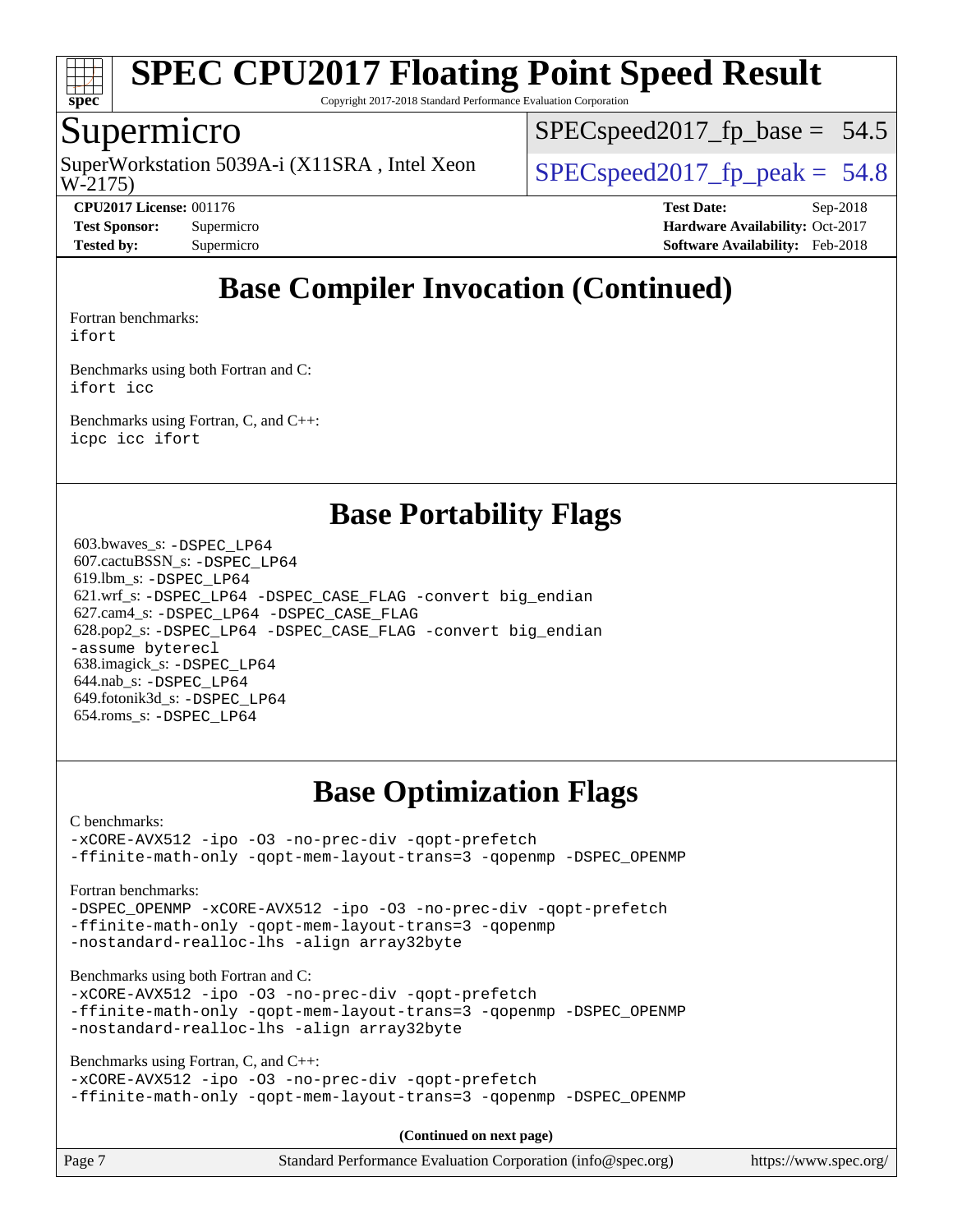

Copyright 2017-2018 Standard Performance Evaluation Corporation

## Supermicro

W-2175) SuperWorkstation 5039A-i (X11SRA, Intel Xeon  $\big|$  [SPECspeed2017\\_fp\\_peak =](http://www.spec.org/auto/cpu2017/Docs/result-fields.html#SPECspeed2017fppeak) 54.8

[SPECspeed2017\\_fp\\_base =](http://www.spec.org/auto/cpu2017/Docs/result-fields.html#SPECspeed2017fpbase) 54.5

**[Tested by:](http://www.spec.org/auto/cpu2017/Docs/result-fields.html#Testedby)** Supermicro **[Software Availability:](http://www.spec.org/auto/cpu2017/Docs/result-fields.html#SoftwareAvailability)** Feb-2018

**[CPU2017 License:](http://www.spec.org/auto/cpu2017/Docs/result-fields.html#CPU2017License)** 001176 **[Test Date:](http://www.spec.org/auto/cpu2017/Docs/result-fields.html#TestDate)** Sep-2018 **[Test Sponsor:](http://www.spec.org/auto/cpu2017/Docs/result-fields.html#TestSponsor)** Supermicro **[Hardware Availability:](http://www.spec.org/auto/cpu2017/Docs/result-fields.html#HardwareAvailability)** Oct-2017

## **[Base Optimization Flags \(Continued\)](http://www.spec.org/auto/cpu2017/Docs/result-fields.html#BaseOptimizationFlags)**

[Benchmarks using Fortran, C, and C++](http://www.spec.org/auto/cpu2017/Docs/result-fields.html#BenchmarksusingFortranCandCXX) (continued): [-nostandard-realloc-lhs](http://www.spec.org/cpu2017/results/res2018q4/cpu2017-20181002-09063.flags.html#user_CC_CXX_FCbase_f_2003_std_realloc_82b4557e90729c0f113870c07e44d33d6f5a304b4f63d4c15d2d0f1fab99f5daaed73bdb9275d9ae411527f28b936061aa8b9c8f2d63842963b95c9dd6426b8a) [-align array32byte](http://www.spec.org/cpu2017/results/res2018q4/cpu2017-20181002-09063.flags.html#user_CC_CXX_FCbase_align_array32byte_b982fe038af199962ba9a80c053b8342c548c85b40b8e86eb3cc33dee0d7986a4af373ac2d51c3f7cf710a18d62fdce2948f201cd044323541f22fc0fffc51b6)

### **[Base Other Flags](http://www.spec.org/auto/cpu2017/Docs/result-fields.html#BaseOtherFlags)**

[C benchmarks](http://www.spec.org/auto/cpu2017/Docs/result-fields.html#Cbenchmarks):  $-m64 - std= c11$  $-m64 - std= c11$ 

[Fortran benchmarks](http://www.spec.org/auto/cpu2017/Docs/result-fields.html#Fortranbenchmarks): [-m64](http://www.spec.org/cpu2017/results/res2018q4/cpu2017-20181002-09063.flags.html#user_FCbase_intel_intel64_18.0_af43caccfc8ded86e7699f2159af6efc7655f51387b94da716254467f3c01020a5059329e2569e4053f409e7c9202a7efc638f7a6d1ffb3f52dea4a3e31d82ab)

[Benchmarks using both Fortran and C](http://www.spec.org/auto/cpu2017/Docs/result-fields.html#BenchmarksusingbothFortranandC):  $-m64 - std= c11$  $-m64 - std= c11$ 

[Benchmarks using Fortran, C, and C++:](http://www.spec.org/auto/cpu2017/Docs/result-fields.html#BenchmarksusingFortranCandCXX)  $-m64 - std = c11$  $-m64 - std = c11$ 

## **[Peak Compiler Invocation](http://www.spec.org/auto/cpu2017/Docs/result-fields.html#PeakCompilerInvocation)**

[C benchmarks](http://www.spec.org/auto/cpu2017/Docs/result-fields.html#Cbenchmarks): [icc](http://www.spec.org/cpu2017/results/res2018q4/cpu2017-20181002-09063.flags.html#user_CCpeak_intel_icc_18.0_66fc1ee009f7361af1fbd72ca7dcefbb700085f36577c54f309893dd4ec40d12360134090235512931783d35fd58c0460139e722d5067c5574d8eaf2b3e37e92)

[Fortran benchmarks](http://www.spec.org/auto/cpu2017/Docs/result-fields.html#Fortranbenchmarks): [ifort](http://www.spec.org/cpu2017/results/res2018q4/cpu2017-20181002-09063.flags.html#user_FCpeak_intel_ifort_18.0_8111460550e3ca792625aed983ce982f94888b8b503583aa7ba2b8303487b4d8a21a13e7191a45c5fd58ff318f48f9492884d4413fa793fd88dd292cad7027ca)

[Benchmarks using both Fortran and C](http://www.spec.org/auto/cpu2017/Docs/result-fields.html#BenchmarksusingbothFortranandC): [ifort](http://www.spec.org/cpu2017/results/res2018q4/cpu2017-20181002-09063.flags.html#user_CC_FCpeak_intel_ifort_18.0_8111460550e3ca792625aed983ce982f94888b8b503583aa7ba2b8303487b4d8a21a13e7191a45c5fd58ff318f48f9492884d4413fa793fd88dd292cad7027ca) [icc](http://www.spec.org/cpu2017/results/res2018q4/cpu2017-20181002-09063.flags.html#user_CC_FCpeak_intel_icc_18.0_66fc1ee009f7361af1fbd72ca7dcefbb700085f36577c54f309893dd4ec40d12360134090235512931783d35fd58c0460139e722d5067c5574d8eaf2b3e37e92)

[Benchmarks using Fortran, C, and C++:](http://www.spec.org/auto/cpu2017/Docs/result-fields.html#BenchmarksusingFortranCandCXX) [icpc](http://www.spec.org/cpu2017/results/res2018q4/cpu2017-20181002-09063.flags.html#user_CC_CXX_FCpeak_intel_icpc_18.0_c510b6838c7f56d33e37e94d029a35b4a7bccf4766a728ee175e80a419847e808290a9b78be685c44ab727ea267ec2f070ec5dc83b407c0218cded6866a35d07) [icc](http://www.spec.org/cpu2017/results/res2018q4/cpu2017-20181002-09063.flags.html#user_CC_CXX_FCpeak_intel_icc_18.0_66fc1ee009f7361af1fbd72ca7dcefbb700085f36577c54f309893dd4ec40d12360134090235512931783d35fd58c0460139e722d5067c5574d8eaf2b3e37e92) [ifort](http://www.spec.org/cpu2017/results/res2018q4/cpu2017-20181002-09063.flags.html#user_CC_CXX_FCpeak_intel_ifort_18.0_8111460550e3ca792625aed983ce982f94888b8b503583aa7ba2b8303487b4d8a21a13e7191a45c5fd58ff318f48f9492884d4413fa793fd88dd292cad7027ca)

## **[Peak Portability Flags](http://www.spec.org/auto/cpu2017/Docs/result-fields.html#PeakPortabilityFlags)**

Same as Base Portability Flags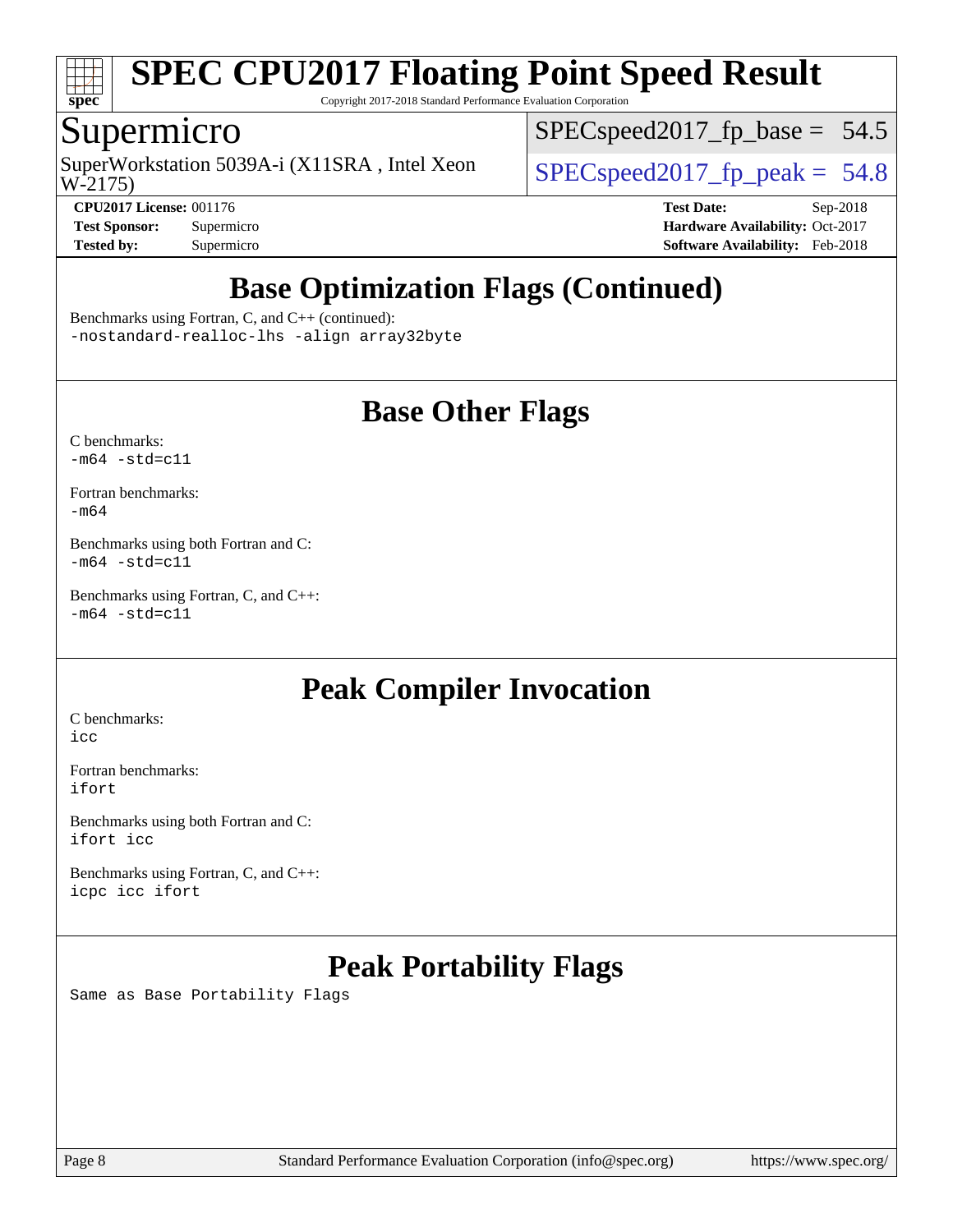

Copyright 2017-2018 Standard Performance Evaluation Corporation

### Supermicro

W-2175) SuperWorkstation 5039A-i (X11SRA, Intel Xeon  $\vert$  SPECspeed2017 fp\_peak = 54.8

 $SPECspeed2017_fp\_base = 54.5$ 

**[CPU2017 License:](http://www.spec.org/auto/cpu2017/Docs/result-fields.html#CPU2017License)** 001176 **[Test Date:](http://www.spec.org/auto/cpu2017/Docs/result-fields.html#TestDate)** Sep-2018 **[Test Sponsor:](http://www.spec.org/auto/cpu2017/Docs/result-fields.html#TestSponsor)** Supermicro **[Hardware Availability:](http://www.spec.org/auto/cpu2017/Docs/result-fields.html#HardwareAvailability)** Oct-2017 **[Tested by:](http://www.spec.org/auto/cpu2017/Docs/result-fields.html#Testedby)** Supermicro **[Software Availability:](http://www.spec.org/auto/cpu2017/Docs/result-fields.html#SoftwareAvailability)** Feb-2018

## **[Peak Optimization Flags](http://www.spec.org/auto/cpu2017/Docs/result-fields.html#PeakOptimizationFlags)**

```
C benchmarks:
```
 619.lbm\_s: [-prof-gen](http://www.spec.org/cpu2017/results/res2018q4/cpu2017-20181002-09063.flags.html#user_peakPASS1_CFLAGSPASS1_LDFLAGS619_lbm_s_prof_gen_5aa4926d6013ddb2a31985c654b3eb18169fc0c6952a63635c234f711e6e63dd76e94ad52365559451ec499a2cdb89e4dc58ba4c67ef54ca681ffbe1461d6b36)(pass 1) [-prof-use](http://www.spec.org/cpu2017/results/res2018q4/cpu2017-20181002-09063.flags.html#user_peakPASS2_CFLAGSPASS2_LDFLAGS619_lbm_s_prof_use_1a21ceae95f36a2b53c25747139a6c16ca95bd9def2a207b4f0849963b97e94f5260e30a0c64f4bb623698870e679ca08317ef8150905d41bd88c6f78df73f19)(pass 2) [-O2](http://www.spec.org/cpu2017/results/res2018q4/cpu2017-20181002-09063.flags.html#user_peakPASS1_COPTIMIZE619_lbm_s_f-O2) [-xCORE-AVX512](http://www.spec.org/cpu2017/results/res2018q4/cpu2017-20181002-09063.flags.html#user_peakPASS2_COPTIMIZE619_lbm_s_f-xCORE-AVX512) [-qopt-prefetch](http://www.spec.org/cpu2017/results/res2018q4/cpu2017-20181002-09063.flags.html#user_peakPASS1_COPTIMIZEPASS2_COPTIMIZE619_lbm_s_f-qopt-prefetch) [-ipo](http://www.spec.org/cpu2017/results/res2018q4/cpu2017-20181002-09063.flags.html#user_peakPASS2_COPTIMIZE619_lbm_s_f-ipo) [-O3](http://www.spec.org/cpu2017/results/res2018q4/cpu2017-20181002-09063.flags.html#user_peakPASS2_COPTIMIZE619_lbm_s_f-O3) [-ffinite-math-only](http://www.spec.org/cpu2017/results/res2018q4/cpu2017-20181002-09063.flags.html#user_peakPASS1_COPTIMIZEPASS2_COPTIMIZE619_lbm_s_f_finite_math_only_cb91587bd2077682c4b38af759c288ed7c732db004271a9512da14a4f8007909a5f1427ecbf1a0fb78ff2a814402c6114ac565ca162485bbcae155b5e4258871) [-no-prec-div](http://www.spec.org/cpu2017/results/res2018q4/cpu2017-20181002-09063.flags.html#user_peakPASS2_COPTIMIZE619_lbm_s_f-no-prec-div) [-qopt-mem-layout-trans=3](http://www.spec.org/cpu2017/results/res2018q4/cpu2017-20181002-09063.flags.html#user_peakPASS1_COPTIMIZEPASS2_COPTIMIZE619_lbm_s_f-qopt-mem-layout-trans_de80db37974c74b1f0e20d883f0b675c88c3b01e9d123adea9b28688d64333345fb62bc4a798493513fdb68f60282f9a726aa07f478b2f7113531aecce732043) [-DSPEC\\_SUPPRESS\\_OPENMP](http://www.spec.org/cpu2017/results/res2018q4/cpu2017-20181002-09063.flags.html#suite_peakPASS1_COPTIMIZE619_lbm_s_DSPEC_SUPPRESS_OPENMP) [-qopenmp](http://www.spec.org/cpu2017/results/res2018q4/cpu2017-20181002-09063.flags.html#user_peakPASS2_COPTIMIZE619_lbm_s_qopenmp_16be0c44f24f464004c6784a7acb94aca937f053568ce72f94b139a11c7c168634a55f6653758ddd83bcf7b8463e8028bb0b48b77bcddc6b78d5d95bb1df2967) [-DSPEC\\_OPENMP](http://www.spec.org/cpu2017/results/res2018q4/cpu2017-20181002-09063.flags.html#suite_peakPASS2_COPTIMIZE619_lbm_s_DSPEC_OPENMP) 638.imagick\_s: basepeak = yes 644.nab\_s: [-xCORE-AVX512](http://www.spec.org/cpu2017/results/res2018q4/cpu2017-20181002-09063.flags.html#user_peakCOPTIMIZE644_nab_s_f-xCORE-AVX512) [-ipo](http://www.spec.org/cpu2017/results/res2018q4/cpu2017-20181002-09063.flags.html#user_peakCOPTIMIZE644_nab_s_f-ipo) [-O3](http://www.spec.org/cpu2017/results/res2018q4/cpu2017-20181002-09063.flags.html#user_peakCOPTIMIZE644_nab_s_f-O3) [-no-prec-div](http://www.spec.org/cpu2017/results/res2018q4/cpu2017-20181002-09063.flags.html#user_peakCOPTIMIZE644_nab_s_f-no-prec-div) [-qopt-prefetch](http://www.spec.org/cpu2017/results/res2018q4/cpu2017-20181002-09063.flags.html#user_peakCOPTIMIZE644_nab_s_f-qopt-prefetch) [-ffinite-math-only](http://www.spec.org/cpu2017/results/res2018q4/cpu2017-20181002-09063.flags.html#user_peakCOPTIMIZE644_nab_s_f_finite_math_only_cb91587bd2077682c4b38af759c288ed7c732db004271a9512da14a4f8007909a5f1427ecbf1a0fb78ff2a814402c6114ac565ca162485bbcae155b5e4258871) [-qopt-mem-layout-trans=3](http://www.spec.org/cpu2017/results/res2018q4/cpu2017-20181002-09063.flags.html#user_peakCOPTIMIZE644_nab_s_f-qopt-mem-layout-trans_de80db37974c74b1f0e20d883f0b675c88c3b01e9d123adea9b28688d64333345fb62bc4a798493513fdb68f60282f9a726aa07f478b2f7113531aecce732043) [-qopenmp](http://www.spec.org/cpu2017/results/res2018q4/cpu2017-20181002-09063.flags.html#user_peakCOPTIMIZE644_nab_s_qopenmp_16be0c44f24f464004c6784a7acb94aca937f053568ce72f94b139a11c7c168634a55f6653758ddd83bcf7b8463e8028bb0b48b77bcddc6b78d5d95bb1df2967) [-DSPEC\\_OPENMP](http://www.spec.org/cpu2017/results/res2018q4/cpu2017-20181002-09063.flags.html#suite_peakCOPTIMIZE644_nab_s_DSPEC_OPENMP) [Fortran benchmarks](http://www.spec.org/auto/cpu2017/Docs/result-fields.html#Fortranbenchmarks):  $603.bwaves$  s: basepeak = yes 649.fotonik3d\_s: [-prof-gen](http://www.spec.org/cpu2017/results/res2018q4/cpu2017-20181002-09063.flags.html#user_peakPASS1_FFLAGSPASS1_LDFLAGS649_fotonik3d_s_prof_gen_5aa4926d6013ddb2a31985c654b3eb18169fc0c6952a63635c234f711e6e63dd76e94ad52365559451ec499a2cdb89e4dc58ba4c67ef54ca681ffbe1461d6b36)(pass 1) [-prof-use](http://www.spec.org/cpu2017/results/res2018q4/cpu2017-20181002-09063.flags.html#user_peakPASS2_FFLAGSPASS2_LDFLAGS649_fotonik3d_s_prof_use_1a21ceae95f36a2b53c25747139a6c16ca95bd9def2a207b4f0849963b97e94f5260e30a0c64f4bb623698870e679ca08317ef8150905d41bd88c6f78df73f19)(pass 2) [-DSPEC\\_SUPPRESS\\_OPENMP](http://www.spec.org/cpu2017/results/res2018q4/cpu2017-20181002-09063.flags.html#suite_peakPASS1_FOPTIMIZE649_fotonik3d_s_DSPEC_SUPPRESS_OPENMP) -DSPEC OPENMP [-O2](http://www.spec.org/cpu2017/results/res2018q4/cpu2017-20181002-09063.flags.html#user_peakPASS1_FOPTIMIZE649_fotonik3d_s_f-O2) [-xCORE-AVX512](http://www.spec.org/cpu2017/results/res2018q4/cpu2017-20181002-09063.flags.html#user_peakPASS2_FOPTIMIZE649_fotonik3d_s_f-xCORE-AVX512) [-qopt-prefetch](http://www.spec.org/cpu2017/results/res2018q4/cpu2017-20181002-09063.flags.html#user_peakPASS1_FOPTIMIZEPASS2_FOPTIMIZE649_fotonik3d_s_f-qopt-prefetch) [-ipo](http://www.spec.org/cpu2017/results/res2018q4/cpu2017-20181002-09063.flags.html#user_peakPASS2_FOPTIMIZE649_fotonik3d_s_f-ipo) [-O3](http://www.spec.org/cpu2017/results/res2018q4/cpu2017-20181002-09063.flags.html#user_peakPASS2_FOPTIMIZE649_fotonik3d_s_f-O3) [-ffinite-math-only](http://www.spec.org/cpu2017/results/res2018q4/cpu2017-20181002-09063.flags.html#user_peakPASS1_FOPTIMIZEPASS2_FOPTIMIZE649_fotonik3d_s_f_finite_math_only_cb91587bd2077682c4b38af759c288ed7c732db004271a9512da14a4f8007909a5f1427ecbf1a0fb78ff2a814402c6114ac565ca162485bbcae155b5e4258871) [-no-prec-div](http://www.spec.org/cpu2017/results/res2018q4/cpu2017-20181002-09063.flags.html#user_peakPASS2_FOPTIMIZE649_fotonik3d_s_f-no-prec-div) [-qopt-mem-layout-trans=3](http://www.spec.org/cpu2017/results/res2018q4/cpu2017-20181002-09063.flags.html#user_peakPASS1_FOPTIMIZEPASS2_FOPTIMIZE649_fotonik3d_s_f-qopt-mem-layout-trans_de80db37974c74b1f0e20d883f0b675c88c3b01e9d123adea9b28688d64333345fb62bc4a798493513fdb68f60282f9a726aa07f478b2f7113531aecce732043) [-qopenmp](http://www.spec.org/cpu2017/results/res2018q4/cpu2017-20181002-09063.flags.html#user_peakPASS2_FOPTIMIZE649_fotonik3d_s_qopenmp_16be0c44f24f464004c6784a7acb94aca937f053568ce72f94b139a11c7c168634a55f6653758ddd83bcf7b8463e8028bb0b48b77bcddc6b78d5d95bb1df2967) [-nostandard-realloc-lhs](http://www.spec.org/cpu2017/results/res2018q4/cpu2017-20181002-09063.flags.html#user_peakEXTRA_FOPTIMIZE649_fotonik3d_s_f_2003_std_realloc_82b4557e90729c0f113870c07e44d33d6f5a304b4f63d4c15d2d0f1fab99f5daaed73bdb9275d9ae411527f28b936061aa8b9c8f2d63842963b95c9dd6426b8a) [-align array32byte](http://www.spec.org/cpu2017/results/res2018q4/cpu2017-20181002-09063.flags.html#user_peakEXTRA_FOPTIMIZE649_fotonik3d_s_align_array32byte_b982fe038af199962ba9a80c053b8342c548c85b40b8e86eb3cc33dee0d7986a4af373ac2d51c3f7cf710a18d62fdce2948f201cd044323541f22fc0fffc51b6) 654.roms\_s: Same as 649.fotonik3d\_s [Benchmarks using both Fortran and C](http://www.spec.org/auto/cpu2017/Docs/result-fields.html#BenchmarksusingbothFortranandC):  $621.wrf$  s: basepeak = yes 627.cam4\_s: [-xCORE-AVX512](http://www.spec.org/cpu2017/results/res2018q4/cpu2017-20181002-09063.flags.html#user_peakCOPTIMIZEFOPTIMIZE627_cam4_s_f-xCORE-AVX512) [-ipo](http://www.spec.org/cpu2017/results/res2018q4/cpu2017-20181002-09063.flags.html#user_peakCOPTIMIZEFOPTIMIZE627_cam4_s_f-ipo) [-O3](http://www.spec.org/cpu2017/results/res2018q4/cpu2017-20181002-09063.flags.html#user_peakCOPTIMIZEFOPTIMIZE627_cam4_s_f-O3) [-no-prec-div](http://www.spec.org/cpu2017/results/res2018q4/cpu2017-20181002-09063.flags.html#user_peakCOPTIMIZEFOPTIMIZE627_cam4_s_f-no-prec-div) [-qopt-prefetch](http://www.spec.org/cpu2017/results/res2018q4/cpu2017-20181002-09063.flags.html#user_peakCOPTIMIZEFOPTIMIZE627_cam4_s_f-qopt-prefetch) [-ffinite-math-only](http://www.spec.org/cpu2017/results/res2018q4/cpu2017-20181002-09063.flags.html#user_peakCOPTIMIZEFOPTIMIZE627_cam4_s_f_finite_math_only_cb91587bd2077682c4b38af759c288ed7c732db004271a9512da14a4f8007909a5f1427ecbf1a0fb78ff2a814402c6114ac565ca162485bbcae155b5e4258871) [-qopt-mem-layout-trans=3](http://www.spec.org/cpu2017/results/res2018q4/cpu2017-20181002-09063.flags.html#user_peakCOPTIMIZEFOPTIMIZE627_cam4_s_f-qopt-mem-layout-trans_de80db37974c74b1f0e20d883f0b675c88c3b01e9d123adea9b28688d64333345fb62bc4a798493513fdb68f60282f9a726aa07f478b2f7113531aecce732043) [-qopenmp](http://www.spec.org/cpu2017/results/res2018q4/cpu2017-20181002-09063.flags.html#user_peakCOPTIMIZEFOPTIMIZE627_cam4_s_qopenmp_16be0c44f24f464004c6784a7acb94aca937f053568ce72f94b139a11c7c168634a55f6653758ddd83bcf7b8463e8028bb0b48b77bcddc6b78d5d95bb1df2967) [-DSPEC\\_OPENMP](http://www.spec.org/cpu2017/results/res2018q4/cpu2017-20181002-09063.flags.html#suite_peakCOPTIMIZEFOPTIMIZE627_cam4_s_DSPEC_OPENMP) [-nostandard-realloc-lhs](http://www.spec.org/cpu2017/results/res2018q4/cpu2017-20181002-09063.flags.html#user_peakEXTRA_FOPTIMIZE627_cam4_s_f_2003_std_realloc_82b4557e90729c0f113870c07e44d33d6f5a304b4f63d4c15d2d0f1fab99f5daaed73bdb9275d9ae411527f28b936061aa8b9c8f2d63842963b95c9dd6426b8a) [-align array32byte](http://www.spec.org/cpu2017/results/res2018q4/cpu2017-20181002-09063.flags.html#user_peakEXTRA_FOPTIMIZE627_cam4_s_align_array32byte_b982fe038af199962ba9a80c053b8342c548c85b40b8e86eb3cc33dee0d7986a4af373ac2d51c3f7cf710a18d62fdce2948f201cd044323541f22fc0fffc51b6) 628.pop2\_s: [-prof-gen](http://www.spec.org/cpu2017/results/res2018q4/cpu2017-20181002-09063.flags.html#user_peakPASS1_CFLAGSPASS1_FFLAGSPASS1_LDFLAGS628_pop2_s_prof_gen_5aa4926d6013ddb2a31985c654b3eb18169fc0c6952a63635c234f711e6e63dd76e94ad52365559451ec499a2cdb89e4dc58ba4c67ef54ca681ffbe1461d6b36)(pass 1) [-prof-use](http://www.spec.org/cpu2017/results/res2018q4/cpu2017-20181002-09063.flags.html#user_peakPASS2_CFLAGSPASS2_FFLAGSPASS2_LDFLAGS628_pop2_s_prof_use_1a21ceae95f36a2b53c25747139a6c16ca95bd9def2a207b4f0849963b97e94f5260e30a0c64f4bb623698870e679ca08317ef8150905d41bd88c6f78df73f19)(pass 2) [-O2](http://www.spec.org/cpu2017/results/res2018q4/cpu2017-20181002-09063.flags.html#user_peakPASS1_COPTIMIZEPASS1_FOPTIMIZE628_pop2_s_f-O2) [-xCORE-AVX512](http://www.spec.org/cpu2017/results/res2018q4/cpu2017-20181002-09063.flags.html#user_peakPASS2_COPTIMIZEPASS2_FOPTIMIZE628_pop2_s_f-xCORE-AVX512) [-qopt-prefetch](http://www.spec.org/cpu2017/results/res2018q4/cpu2017-20181002-09063.flags.html#user_peakPASS1_COPTIMIZEPASS1_FOPTIMIZEPASS2_COPTIMIZEPASS2_FOPTIMIZE628_pop2_s_f-qopt-prefetch) [-ipo](http://www.spec.org/cpu2017/results/res2018q4/cpu2017-20181002-09063.flags.html#user_peakPASS2_COPTIMIZEPASS2_FOPTIMIZE628_pop2_s_f-ipo) [-O3](http://www.spec.org/cpu2017/results/res2018q4/cpu2017-20181002-09063.flags.html#user_peakPASS2_COPTIMIZEPASS2_FOPTIMIZE628_pop2_s_f-O3) [-ffinite-math-only](http://www.spec.org/cpu2017/results/res2018q4/cpu2017-20181002-09063.flags.html#user_peakPASS1_COPTIMIZEPASS1_FOPTIMIZEPASS2_COPTIMIZEPASS2_FOPTIMIZE628_pop2_s_f_finite_math_only_cb91587bd2077682c4b38af759c288ed7c732db004271a9512da14a4f8007909a5f1427ecbf1a0fb78ff2a814402c6114ac565ca162485bbcae155b5e4258871) [-no-prec-div](http://www.spec.org/cpu2017/results/res2018q4/cpu2017-20181002-09063.flags.html#user_peakPASS2_COPTIMIZEPASS2_FOPTIMIZE628_pop2_s_f-no-prec-div) [-qopt-mem-layout-trans=3](http://www.spec.org/cpu2017/results/res2018q4/cpu2017-20181002-09063.flags.html#user_peakPASS1_COPTIMIZEPASS1_FOPTIMIZEPASS2_COPTIMIZEPASS2_FOPTIMIZE628_pop2_s_f-qopt-mem-layout-trans_de80db37974c74b1f0e20d883f0b675c88c3b01e9d123adea9b28688d64333345fb62bc4a798493513fdb68f60282f9a726aa07f478b2f7113531aecce732043) [-DSPEC\\_SUPPRESS\\_OPENMP](http://www.spec.org/cpu2017/results/res2018q4/cpu2017-20181002-09063.flags.html#suite_peakPASS1_COPTIMIZEPASS1_FOPTIMIZE628_pop2_s_DSPEC_SUPPRESS_OPENMP) [-qopenmp](http://www.spec.org/cpu2017/results/res2018q4/cpu2017-20181002-09063.flags.html#user_peakPASS2_COPTIMIZEPASS2_FOPTIMIZE628_pop2_s_qopenmp_16be0c44f24f464004c6784a7acb94aca937f053568ce72f94b139a11c7c168634a55f6653758ddd83bcf7b8463e8028bb0b48b77bcddc6b78d5d95bb1df2967) [-DSPEC\\_OPENMP](http://www.spec.org/cpu2017/results/res2018q4/cpu2017-20181002-09063.flags.html#suite_peakPASS2_COPTIMIZEPASS2_FOPTIMIZE628_pop2_s_DSPEC_OPENMP) [-nostandard-realloc-lhs](http://www.spec.org/cpu2017/results/res2018q4/cpu2017-20181002-09063.flags.html#user_peakEXTRA_FOPTIMIZE628_pop2_s_f_2003_std_realloc_82b4557e90729c0f113870c07e44d33d6f5a304b4f63d4c15d2d0f1fab99f5daaed73bdb9275d9ae411527f28b936061aa8b9c8f2d63842963b95c9dd6426b8a) [-align array32byte](http://www.spec.org/cpu2017/results/res2018q4/cpu2017-20181002-09063.flags.html#user_peakEXTRA_FOPTIMIZE628_pop2_s_align_array32byte_b982fe038af199962ba9a80c053b8342c548c85b40b8e86eb3cc33dee0d7986a4af373ac2d51c3f7cf710a18d62fdce2948f201cd044323541f22fc0fffc51b6) [Benchmarks using Fortran, C, and C++](http://www.spec.org/auto/cpu2017/Docs/result-fields.html#BenchmarksusingFortranCandCXX): [-prof-gen](http://www.spec.org/cpu2017/results/res2018q4/cpu2017-20181002-09063.flags.html#user_CC_CXX_FCpeak_prof_gen_5aa4926d6013ddb2a31985c654b3eb18169fc0c6952a63635c234f711e6e63dd76e94ad52365559451ec499a2cdb89e4dc58ba4c67ef54ca681ffbe1461d6b36)(pass 1) [-prof-use](http://www.spec.org/cpu2017/results/res2018q4/cpu2017-20181002-09063.flags.html#user_CC_CXX_FCpeak_prof_use_1a21ceae95f36a2b53c25747139a6c16ca95bd9def2a207b4f0849963b97e94f5260e30a0c64f4bb623698870e679ca08317ef8150905d41bd88c6f78df73f19)(pass 2) [-O2](http://www.spec.org/cpu2017/results/res2018q4/cpu2017-20181002-09063.flags.html#user_CC_CXX_FCpeak_f-O2) [-xCORE-AVX512](http://www.spec.org/cpu2017/results/res2018q4/cpu2017-20181002-09063.flags.html#user_CC_CXX_FCpeak_f-xCORE-AVX512) [-qopt-prefetch](http://www.spec.org/cpu2017/results/res2018q4/cpu2017-20181002-09063.flags.html#user_CC_CXX_FCpeak_f-qopt-prefetch) [-ipo](http://www.spec.org/cpu2017/results/res2018q4/cpu2017-20181002-09063.flags.html#user_CC_CXX_FCpeak_f-ipo) [-O3](http://www.spec.org/cpu2017/results/res2018q4/cpu2017-20181002-09063.flags.html#user_CC_CXX_FCpeak_f-O3) [-ffinite-math-only](http://www.spec.org/cpu2017/results/res2018q4/cpu2017-20181002-09063.flags.html#user_CC_CXX_FCpeak_f_finite_math_only_cb91587bd2077682c4b38af759c288ed7c732db004271a9512da14a4f8007909a5f1427ecbf1a0fb78ff2a814402c6114ac565ca162485bbcae155b5e4258871) [-no-prec-div](http://www.spec.org/cpu2017/results/res2018q4/cpu2017-20181002-09063.flags.html#user_CC_CXX_FCpeak_f-no-prec-div) [-qopt-mem-layout-trans=3](http://www.spec.org/cpu2017/results/res2018q4/cpu2017-20181002-09063.flags.html#user_CC_CXX_FCpeak_f-qopt-mem-layout-trans_de80db37974c74b1f0e20d883f0b675c88c3b01e9d123adea9b28688d64333345fb62bc4a798493513fdb68f60282f9a726aa07f478b2f7113531aecce732043) [-DSPEC\\_SUPPRESS\\_OPENMP](http://www.spec.org/cpu2017/results/res2018q4/cpu2017-20181002-09063.flags.html#suite_CC_CXX_FCpeak_DSPEC_SUPPRESS_OPENMP) [-qopenmp](http://www.spec.org/cpu2017/results/res2018q4/cpu2017-20181002-09063.flags.html#user_CC_CXX_FCpeak_qopenmp_16be0c44f24f464004c6784a7acb94aca937f053568ce72f94b139a11c7c168634a55f6653758ddd83bcf7b8463e8028bb0b48b77bcddc6b78d5d95bb1df2967) [-DSPEC\\_OPENMP](http://www.spec.org/cpu2017/results/res2018q4/cpu2017-20181002-09063.flags.html#suite_CC_CXX_FCpeak_DSPEC_OPENMP) [-nostandard-realloc-lhs](http://www.spec.org/cpu2017/results/res2018q4/cpu2017-20181002-09063.flags.html#user_CC_CXX_FCpeak_f_2003_std_realloc_82b4557e90729c0f113870c07e44d33d6f5a304b4f63d4c15d2d0f1fab99f5daaed73bdb9275d9ae411527f28b936061aa8b9c8f2d63842963b95c9dd6426b8a) [-align array32byte](http://www.spec.org/cpu2017/results/res2018q4/cpu2017-20181002-09063.flags.html#user_CC_CXX_FCpeak_align_array32byte_b982fe038af199962ba9a80c053b8342c548c85b40b8e86eb3cc33dee0d7986a4af373ac2d51c3f7cf710a18d62fdce2948f201cd044323541f22fc0fffc51b6)